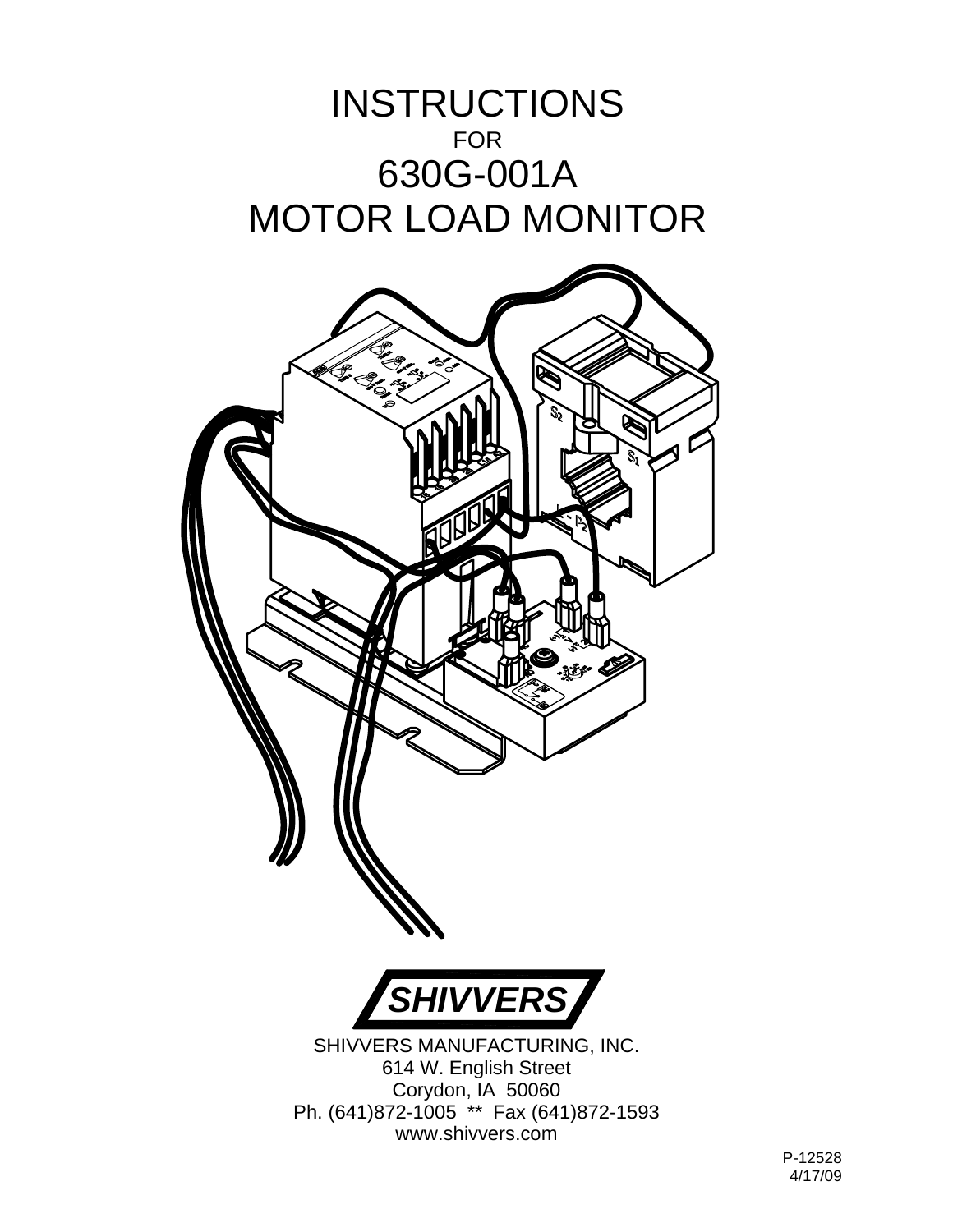## **INTRODUCTION**

The 630G-001A Motor Load Monitor Kit provides a normally closed contact which opens when the load on a motor drops below a certain level for a selectable time delay (1-100 seconds). It could also be used to detect an overload on a motor but that feature is not normally used.

The kit was originally designed to be used in a Low Level Control Box (630C-001A) for shutting down augers when the wet storage tank ran out of grain. It may have other applications such as monitoring motor loads on transfer augers.

The load monitor can be used with 240 volt, single phase motors, up to 10 Hp. It can be used with 240 volt, 3 phase motors, up to 15 Hp, or 460 volt, 3 phase motors, up to 30 Hp. Contact the factory for other applications. The load monitor requires a 120 volt control voltage. The current transformer supplied with this kit is rated for 50 Amps maximum.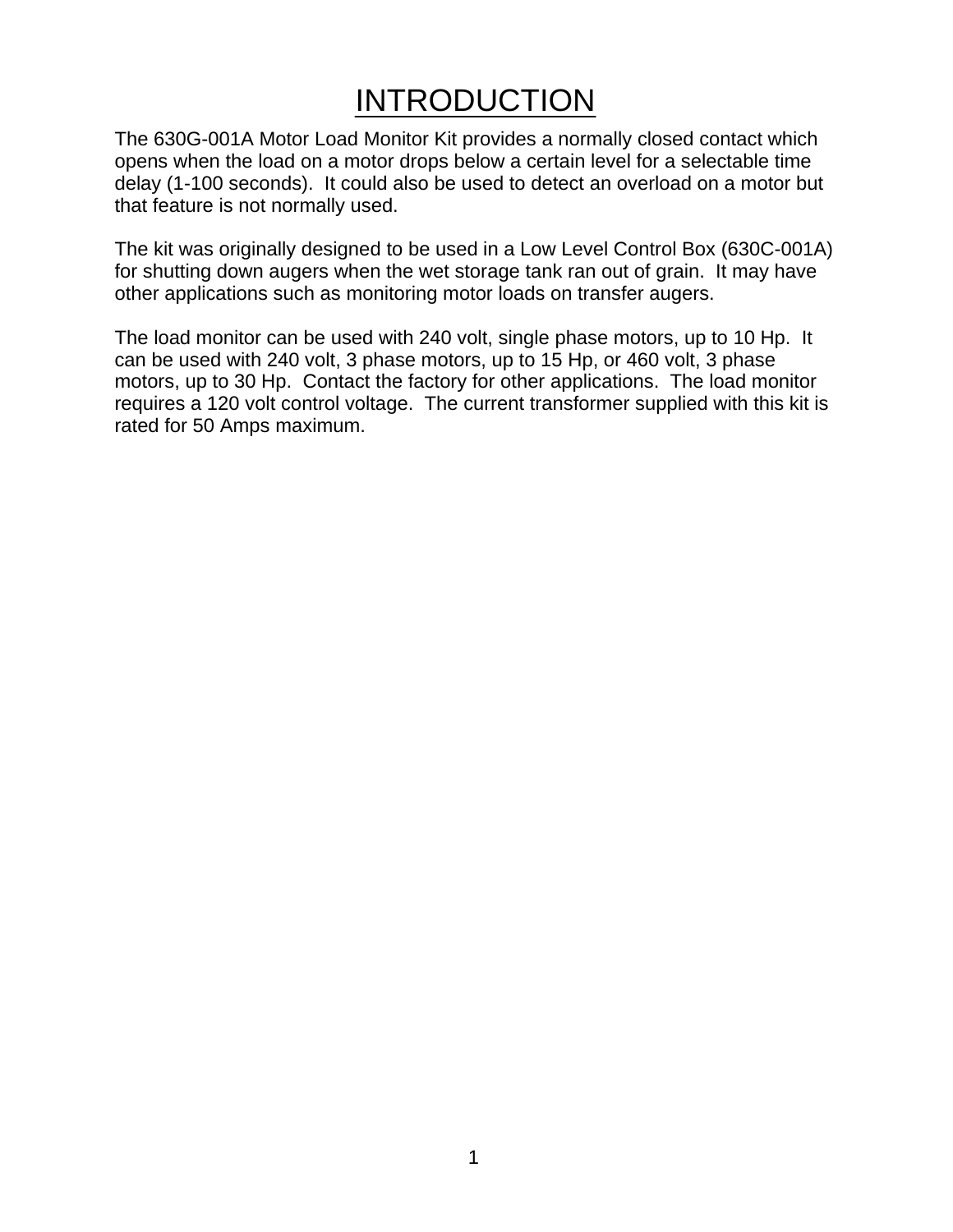## WIRING MOTOR LOAD MONITOR TO LOW LEVEL CONTROL (for wet bin empty shutdown)



**Electrocution Hazard** - Make sure all power is disconnected and locked off.

1. Mount the Motor Load Monitor as shown. If there isn't room because of other installed equipment, a separate mounting enclosure may have to be provided.



630C-001A LOW LEVEL GRAIN DRYING CONTROL SYSTEM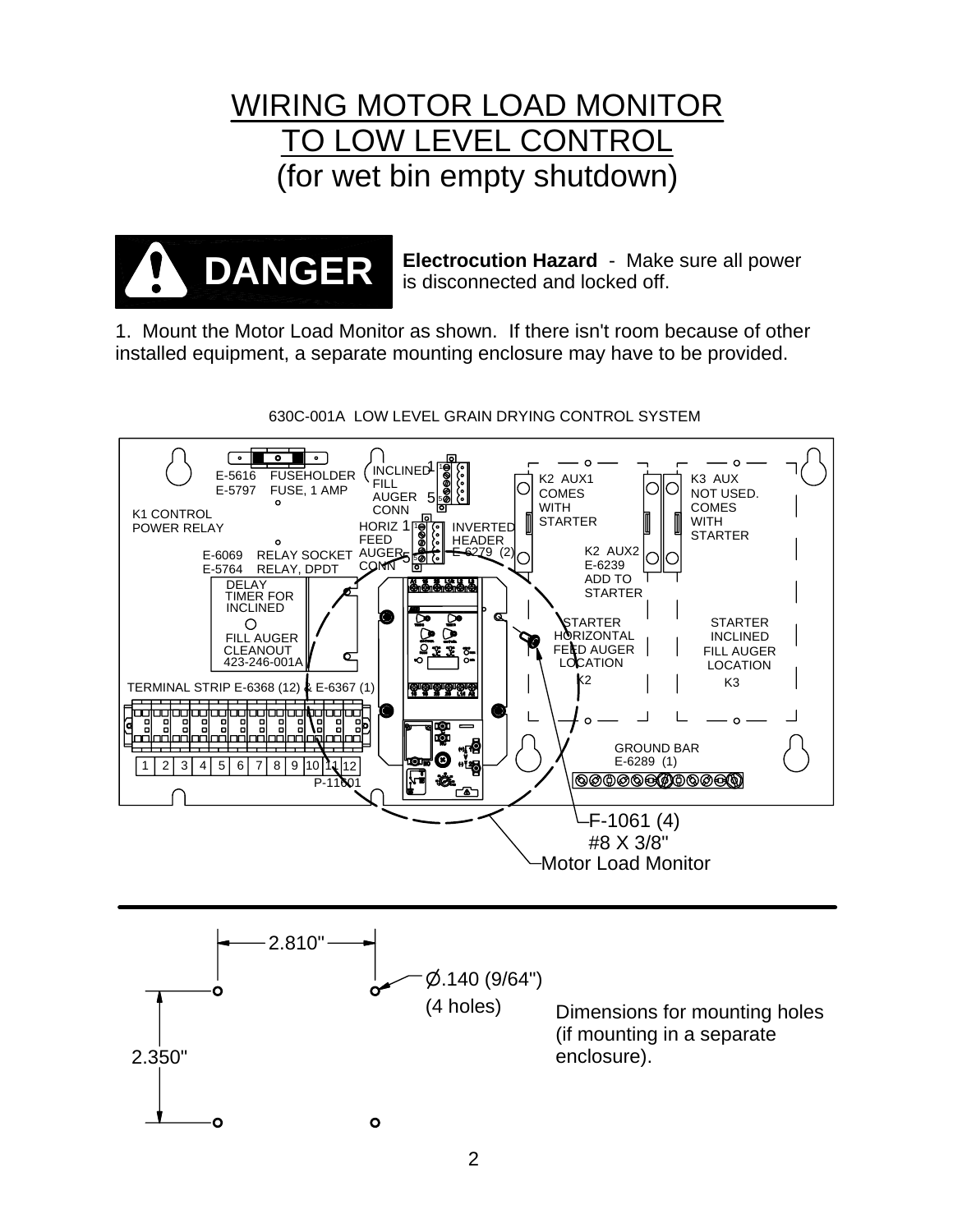2. It is usually best to monitor the inclined or longest auger as it will have the greatest differential between loaded and unloaded conditions. Mount the Current Transformer and feed the L1 motor lead through the hole. It is OK to just let the current transformer hang on the wire without using the mounting clips. The starter side of the current transformer will be marked K-P1. The motor side will be marked L-P2.

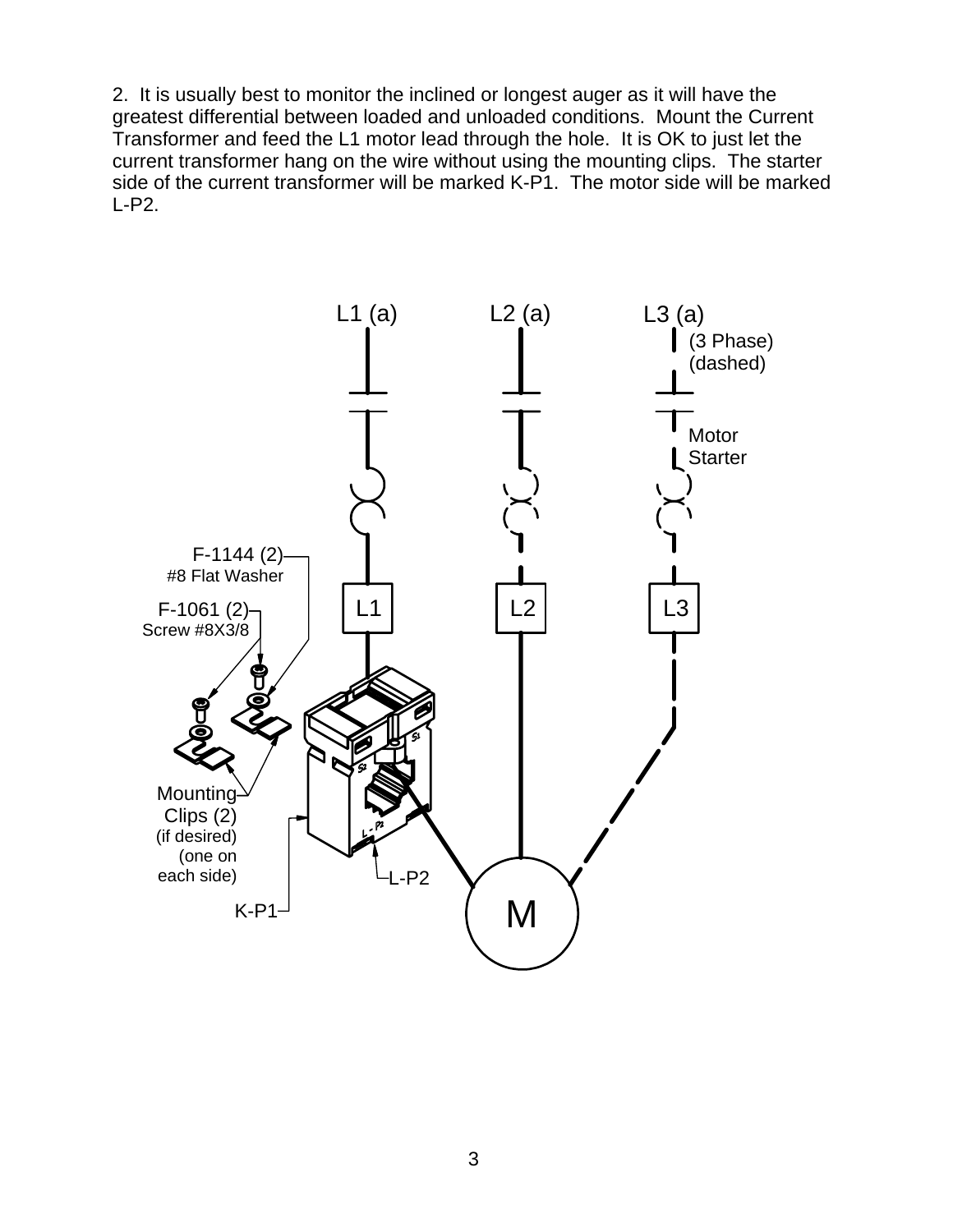

- 3. Connect the white (Neutral) wire to terminal strip #2, 3, or 4.
- 4. Connect the blue wire to terminal strip #5.
- 5. Connect the brown wire to terminal strip #6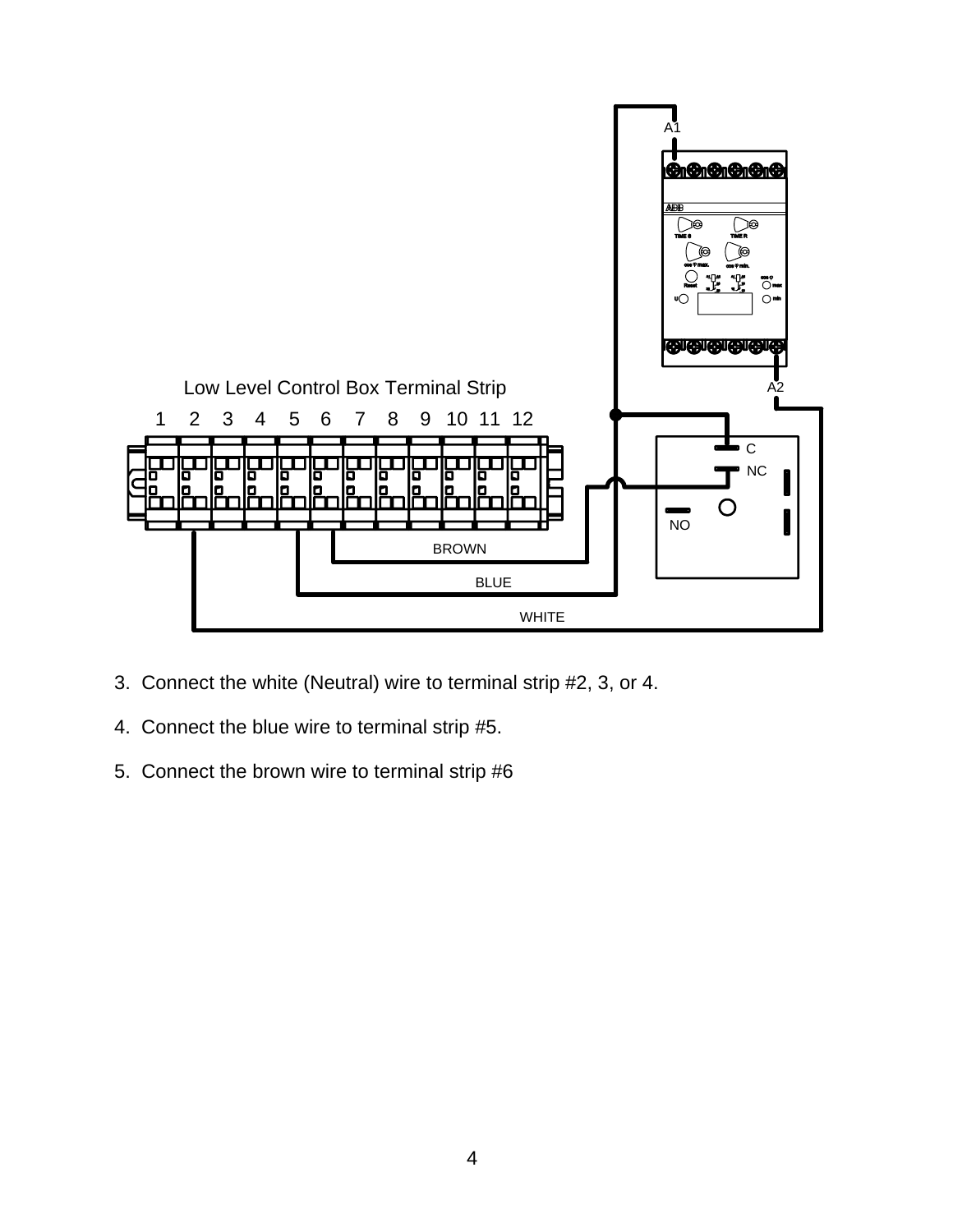

6. Connect the black wire to L1 on the bottom of the starter.

7. For single phase, twist the 2 red wires together and connect to L2 on the bottom of the starter. For three phase, keep the red wires separate and connect one to L2 and the other to L3 on the bottom of the starter.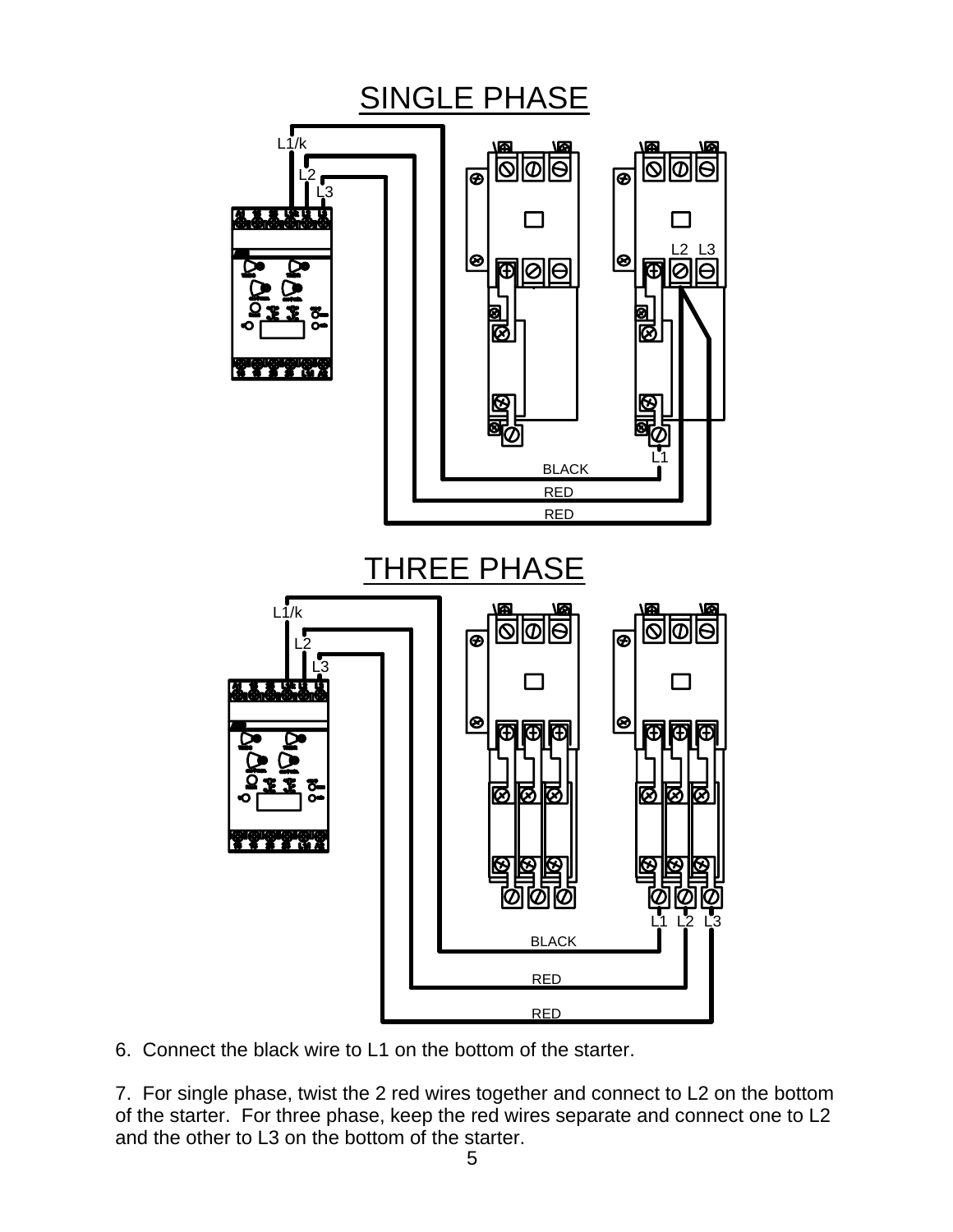## SETTING THE TRIP LEVEL



**Electrocution Hazard -** Settings should only be done by trained electrical personnel.

Note: It is best to do settings with an empty auger and then with a full auger of the driest grain expected.

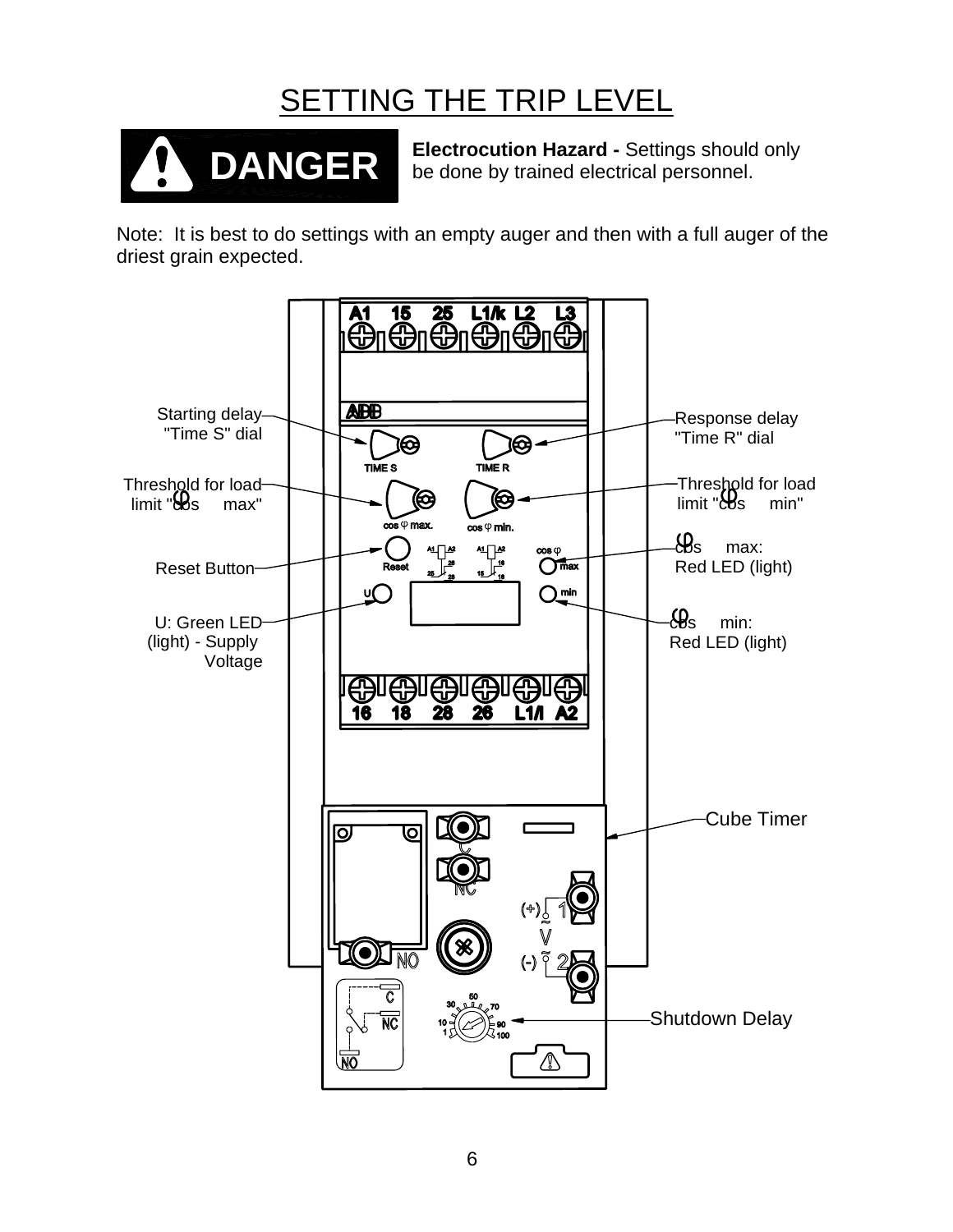- 1. Set the shutdown delay on the cube timer to about 10-20 seconds.
- 2. Set the "cos max" dial to 1.0 or maximum setting.
- 3. Set the "cos min" dial to 0 (zero) or minimum setting.
- 4. Set the response delay " Time R" dial to 2 seconds or maximum setting.
- 5. Set the starting delay " Time S" dial to 6 seconds.

6. Close the input of the auger to be monitored so it won't have any grain. Make sure everyone is clear of the augers, and apply power to the system.

7. On the Low Level Control Box, set the "WET TANK" switch to AUTO. Set both auger switches to OFF. Press the "Control Power" switch to RUN, then START and release. The RUN light should come on and stay on.

8. Turn on the switch for the auger to be monitored. Note, it may be necessary to turn on the other auger as well if there is a chance of grain plugging the auger to be monitored.

9. Wait for the starting delay (Time S) (about 6 seconds for this test) to elapse.

10. Slowly start increasing the "cos min" dial until the cos min Red LED comes on, then slowly decrease the "cos min" dial until the cos min Red LED starts flashing. Press the Reset button and the cos min Red LED should go out. Increase the "cos min" dial one mark every 3-4 seconds until the cos min Red LED comes back on. Write down this setting. This is the minimum setting. After the cube timer delay (10-20 seconds), the auger should shut down. If it doesn't, re-check wiring.

11. Open the input of the auger to be monitored so it will have grain, if possible. If not possible, go to Step 14. It is best if the grain is the driest expected. Turn on any necessary augers/spreaders so the grain has a place to go.

12. Restart the Low Level Control Box. The auger to be monitored should now be filling with grain. Wait until the auger is fully loaded. If the cos min Red LED is flashing, press the Reset button.

13. Slowly start increasing the "cos min" dial until the cos min Red LED comes on, then slowly decrease the "cos min" dial until the cos min Red LED starts flashing. Press the Reset button and the cos min Red LED should go out. Increase the "cos min" dial one mark every 3-4 seconds until the cos min Red LED comes back on. Write down this setting. This is the maximum setting. After the cube timer delay (10-20 seconds), the auger will shut down full, so shut off the input grain. The more difference there is between the minimum and maximum setting, the better the chance of the device working properly.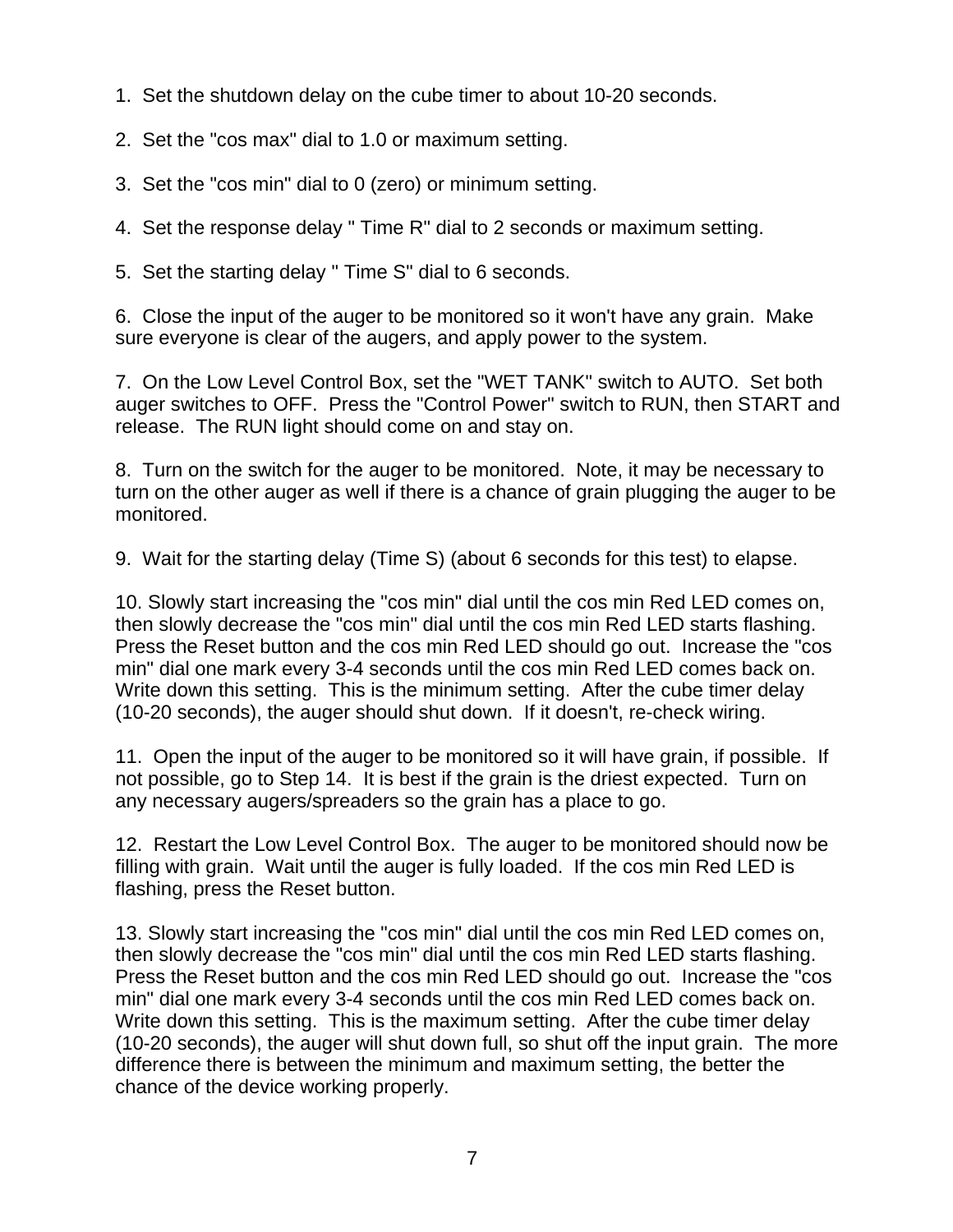14. Set the "cos min" dial to about 1/4 of the way between the minimum and maximum settings (or slightly above minimum if there wasn't any grain to test with). If the cos min Red LED is flashing, press the Reset button. The LED should go out and stay out as long as the auger is full.

| Date    | Step 10 Setting<br>Minimum | Step 13 Setting<br>Maximum | Step 14 Setting<br>(set 1/4 of the way between<br>minimum and maximum) |
|---------|----------------------------|----------------------------|------------------------------------------------------------------------|
| example | 0.3                        | 0.7                        | 0.4                                                                    |
|         |                            |                            |                                                                        |
|         |                            |                            |                                                                        |
|         |                            |                            |                                                                        |
|         |                            |                            |                                                                        |
|         |                            |                            |                                                                        |

15. Set the starting delay "Time S" dial to the desired startup delay (usually set at 30 seconds, the maximum delay).

16. Set the cube timer shutdown delay to the desired setting (usually from 30 to 60 seconds, could go as high as 100 seconds).

17. Run auger empty periodically throughout season to make sure adjustment is correct.